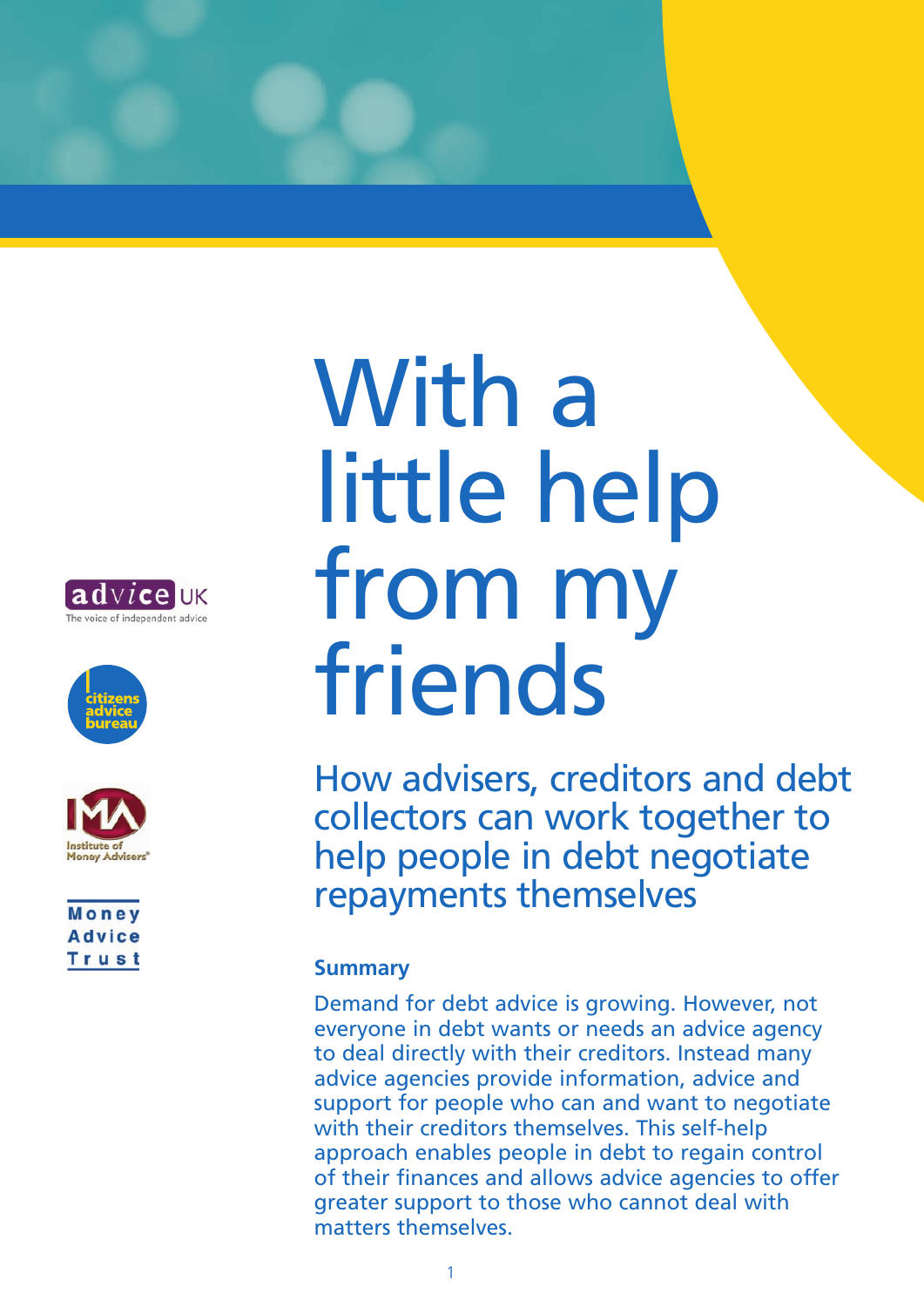However, the evidence set out in this report shows that self-help debt advice services are presently not working as effectively as they could. Nearly half of all the people who completed our survey wanted to take control of their own debt problems, yet only 20 per cent reached agreement with all their creditors and almost 90 per cent had a bad experience with at least one company. Consequently, people in debt are left feeling disempowered.

Our research with people in debt, advisers and creditors showed that inconsistent practice by creditors and advisers may be adding to the problem. It appears some creditors expect advisers to make offers of repayment on behalf of everyone seeking debt advice. Creditors trust that offers of repayment made by advice agencies are realistic and sustainable, but this may not be the case for offers made by borrowers themselves. Some advice agencies do not adequately assess whether people in debt can cope with negotiating with their creditors themselves and the range of selfhelp information and support materials is growing.

As the cost of living increases, and the 'credit crunch' affects the wider economy, it is important that these problems are resolved, so that more people can regain control of their finances. The advice sector could also be overwhelmed if the number of debt problems rose steeply and the credit industry insisted that all negotiations were carried out by advice agencies.

Although our research has highlighted a number of problems, our research found many examples of good practice. Some creditors are not treating people who negotiate with them directly any differently from those represented by an advice agency. Indeed more than half of the people who completed our survey reported having a good experience with at least one creditor.

We have used these examples of current good practice from creditors and advisers to propose a new model for self-help debt advice services. We propose that a working party with representatives of the credit and advice sectors is established to make the model a reality. The advice and credit sectors have previously worked together to improve how people in debt with mental health problems are treated and how offers of repayment are assessed. If the credit and advice sectors work together to improve self-help debt advice services, people in debt will be able to negotiate affordable, fair and sustainable repayments successfully with all their creditors.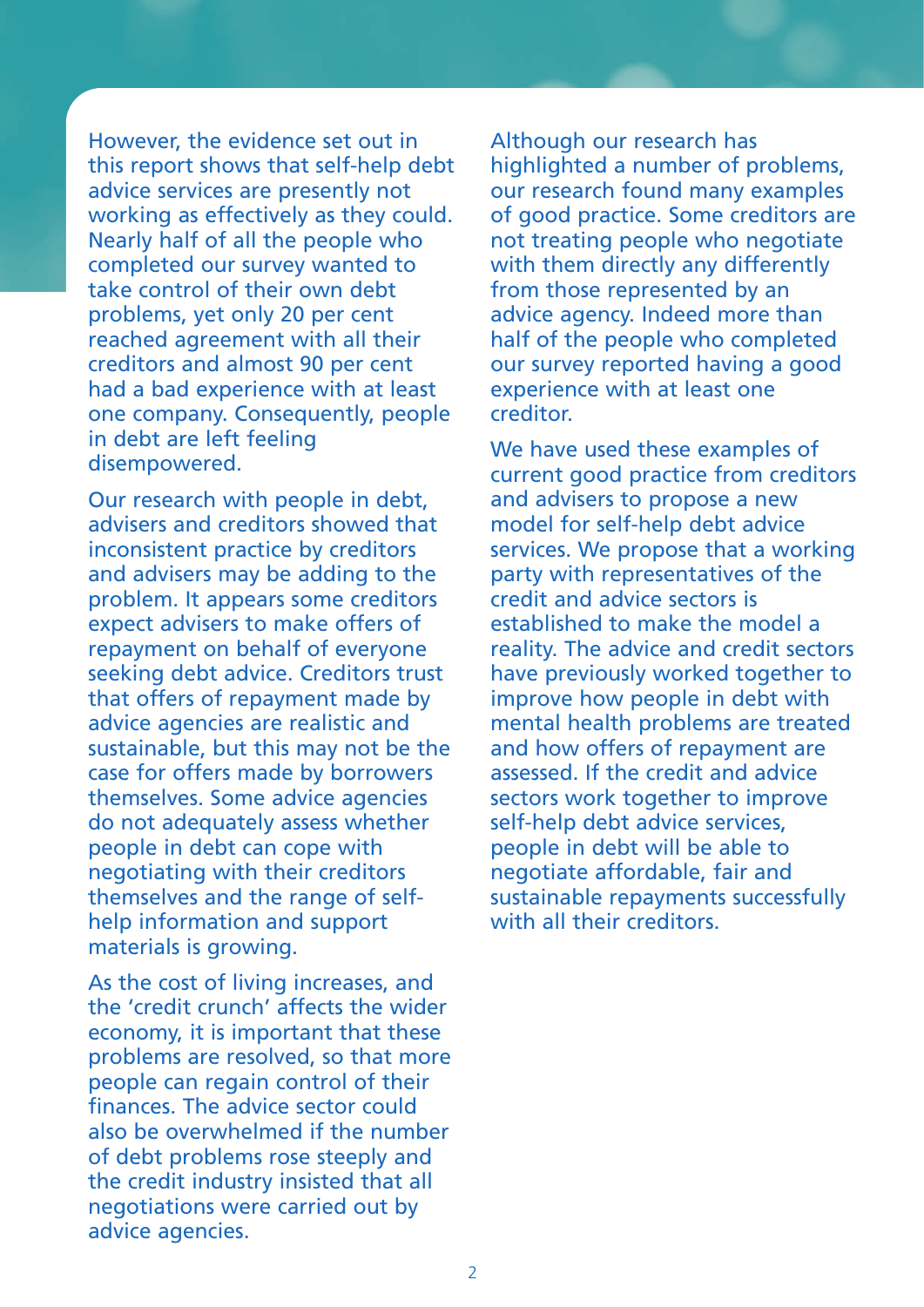# **Introduction**

Unmanageable personal debt is a growing problem in the UK. It now accounts for one in every three problems dealt with by the CAB service in England and Wales. In 2007 alone, nearly one million people sought free, impartial and holistic advice about debt from either an independent advice centre which is a member of the umbrella group AdviceUK, National Debtline or a Citizens Advice Bureau. The service provided by these agencies aims to help people with multiple debt problems, using a consistent, holistic and practical approach, which:

- protects clients' homes, liberty and essential goods and services
- ensures that clients understand their rights and responsibilities
- helps clients make informed decisions about how to deal with their debt problems
- improves the health and well being of the client and their family
- wherever possible, gives clients the skills, knowledge and confidence to manage their financial situation themselves.

In response to growing demand for debt advice, the Government set aside £45 million from the Financial Inclusion Fund for 2006-2008 to expand the capacity of the advice sector to deliver face-to-face debt advice to financially excluded people; those from poorer backgrounds with limited access to financial services and advice.<sup>1</sup> In the first two years alone this fund allowed advice agencies to recruit an additional 515 debt advisers, who have helped nearly 120,000 people.<sup>2</sup>

This funding has now been extended to 2011 and will help a further 270,000 people at the cost of £84 million.<sup>3</sup>

The credit industry has also provided funding via the Money Advice Trust (MAT), which runs National Debtline, Great Britain's leading provider of free impartial and confidential telephone debt advice services. Since 2005 the credit industry has increased funding to the MAT from £3.9 to £4.7 million. This has enabled the MAT to employ 88 advisers at National Debtline who deal with nearly 150,000 calls per year, produce 130,000 information packs each year and fund a range of money advice support services for the whole free debt advice sector.

This increased funding has resulted in more people being able to get help with their debt problems. However, advice agencies still find it difficult to cope with demand. Debt casework can be extremely time-consuming for a number of reasons: the number of creditors clients have, the range and complexity of issues which require advice and advocacy, or the client's state of health or mind. For example, research for the Advice Services Alliance showed that the average time required to advise on a debt case under a Legal Services Commission contract was five hours and 12 minutes, compared to four hours and 38 minutes for a welfare benefits case and three hours and 52 minutes for a housing case.

Consequently, the free advice sector has to provide advice and assistance about what can be complex, time consuming and labour intensive debt problems to a range of people, some who want to deal with their own debt problems, some who could deal with their own debt problems with a little help and others who simply cannot deal with their own debt problems.

<sup>1</sup> Promoting Financial Inclusion, HM Treasury, 2004.

<sup>2</sup> Figures supplied to Citizens Advice by the Department for Business, Enterprise and Regulatory Reform (BERR).

<sup>3</sup> Financial inclusion: an action plan 2008-11, HM Treasury, 2007.

<sup>4</sup> Case lengths under NfP contracts, Advice Services Alliance, 2006.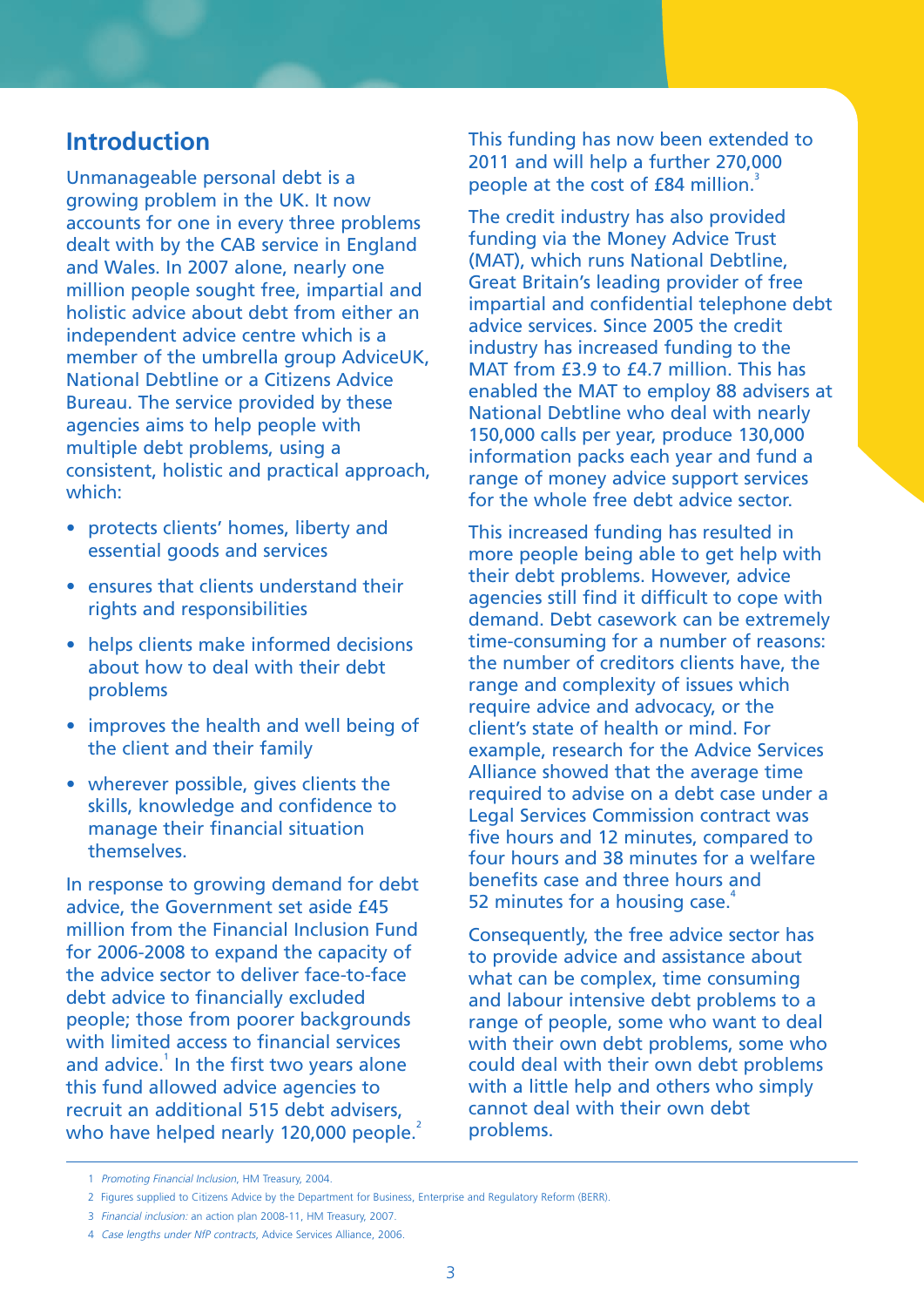To do this, a self-help approach to debt advice has been developed. This approach gives people who are willing and able to deal with their own debt problems the information, advice and support they need to do so and allows the agency to provide a more intensive service for those who are unable to deal with matters themselves. These self-help services involve providing clients with advice on their financial situation, helping them budget and draw up a financial statement, which shows a breakdown of their income, expenditure, debts and offers of repayment. It also includes sample letters which can be sent to creditors and further information is then supplied in comprehensive packs or fact sheets covering specific subjects like bankruptcy. These services can be provided both face-to-face or by telephone. This approach to advice delivery is not new. National Debtline, for example, has been providing self-help debt advice since 1987 and their telephone advice service is focused on referrals and self-help rather than taking on cases and negotiating on behalf of people in debt.

However, these self-help services do not seem to be working as effectively as they could. Advice agencies are now reporting that people negotiating with their creditors themselves are being treated less sympathetically than those whose negotiations are carried out by an advice agency. As a result, advice agencies are forced to take over negotiations when creditors reject offers made by the client themselves or demand a letter from the advice agency on headed paper confirming the client's offer.

This situation presents a strange conundrum. On the one hand the credit industry provides a substantial amount of funding to the main provider of self-help debt advice services, National Debtline, and sponsors the production of self-help packs and other materials, yet on the other hand, they often treat people who use the self-help materials less favourably than those who have an advice agency negotiate on their behalf. This means people in debt are finding it harder to sort out their financial situation and make sustainable offers of repayment to all their creditors.

As the current 'credit crunch' and rising food and fuel costs are likely to result in more people needing help managing their finances, it is important that problems in accepting the value and validity of self-help services are identified and addressed promptly. This report will cover:

- the main problems experienced by people who negotiate with their creditors themselves
- the knock-on effect on advice agencies
- the possible reason why these problems exist.

We then set out a model of best practice to ensure that people who negotiate on their own behalf can do so successfully, and we make recommendations as to how the model could be put into practice.

# **About this report**

This report is based on evidence from Citizens Advice Bureaux in England and Wales, members of AdviceUK and the Institute of Money Advisers.<sup>5</sup> This is complemented by the following pieces of research:

• A survey on Citizens Advice's Adviceguide and National Debtline's websites which asked members of the

<sup>5</sup> The Institute of Money Advisers is the professional body for money advisers in England, Wales and Northern Ireland. It has over 1,400 members providing free-toclient money advice.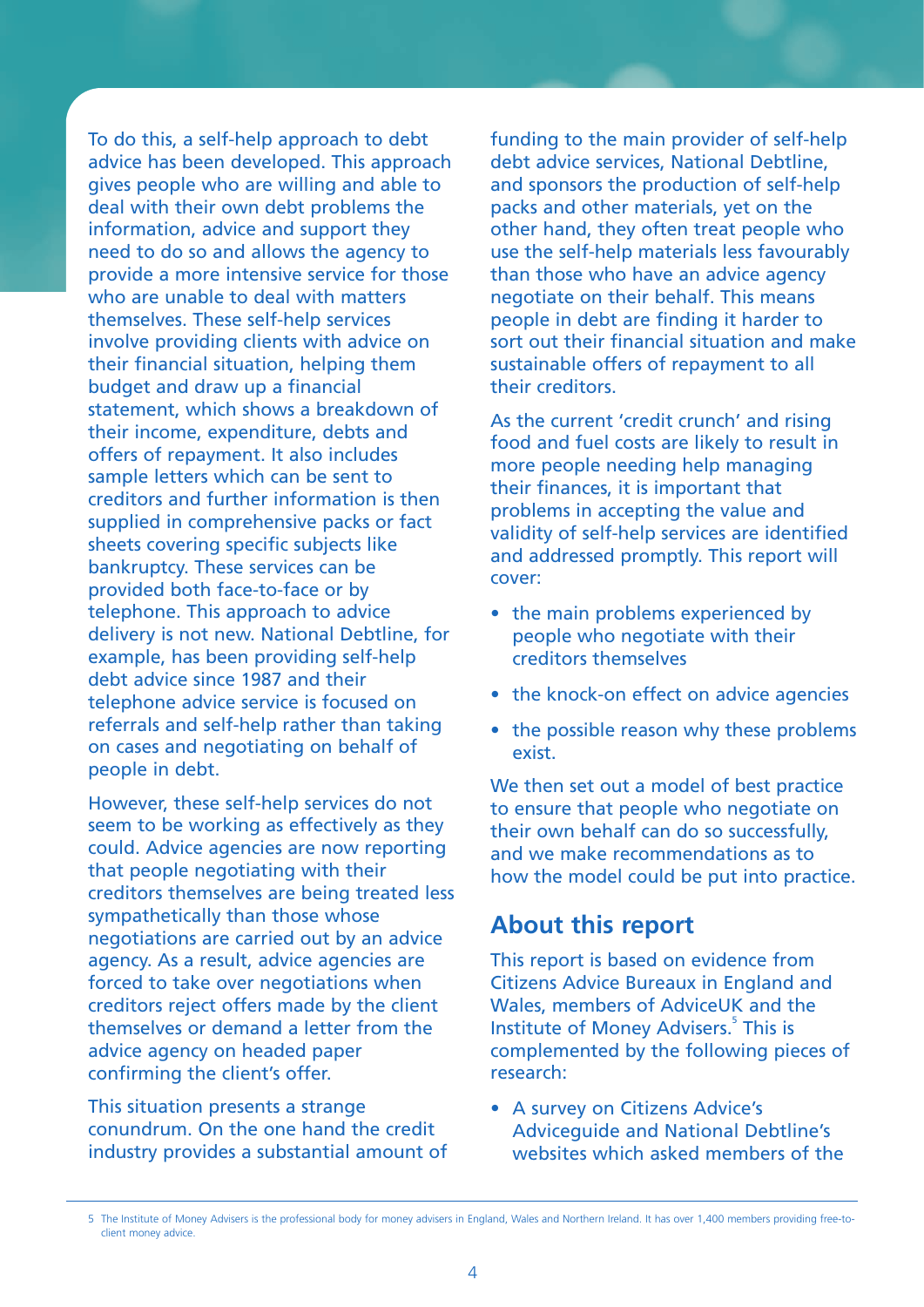public for their experiences of dealing with their own debt problems. This survey was completed by 1,042 people in June and July 2008. The survey asked questions about the level of debt, the number of creditors, why they decided to negotiate with their creditors themselves and what happened when they did. We also asked questions about their personal circumstances. The responses to these questions showed that the survey was completed by a representative sample of the general population.

- In-depth interviews with 15 advisers from Citizens Advice Bureaux in England and Wales and independent advice centres, which are members of the umbrella organisation AdviceUK, about their use and experience of selfhelp services.
- Interviews with staff from National Debtline, the main telephone advice line in Great Britain providing free, impartial and holistic self-help debt advice.
- Interviews with five creditors about their experiences of self-help.
- A workshop at the July 2008 meeting of the Money Advice Liaison Group (MALG), a national forum for advice agencies, regulators, government and creditors to discuss key issues relating to personal debt.

## **The main problems experienced by people who negotiate with their creditors themselves**

When people are struggling to pay for everyday essentials and repay their credit obligations, such as credit cards and personal loans, the advice sector and the credit industry encourage them to contact all their creditors as soon as possible to negotiate reduced repayments. For this

approach to be successful, people in debt need to carry out an assessment of their whole financial situation and make fair and equitable offers of repayments to all their creditors. This is the approach taken by advice agencies negotiating on behalf of their clients, and creditors should accept offers on this basis. It should also be possible for people to do this for themselves and our survey showed that one in five respondents were able to do just that:

"It was easy to do with the letter templates that were sent through, and the monthly budget sheet to work out exactly how much spare we had each month. I'm happy with everything I've agreed with my creditors."

"I used an online debt help service. I worked out my budget and used letters off the web to write to each creditor with an offer. Each company agreed to a pro-rata payment and stopped adding interest. I have been paying for two years now and my overall debt is going down."

"At first I did have some problems, but I stuck to my guns and they all eventually accepted my offers."

These people had been empowered to get their debt problems under control. However, this was not always the case. Half of the respondents reported that only some of their creditors accepted their offers of repayment and 21 per cent had not been able to reach agreement with any of their creditors.

We also asked the survey respondents to identify how creditors had responded to their offers. They were given lists of possible positive and negative experiences from which they could select all those that applied to their negotiations.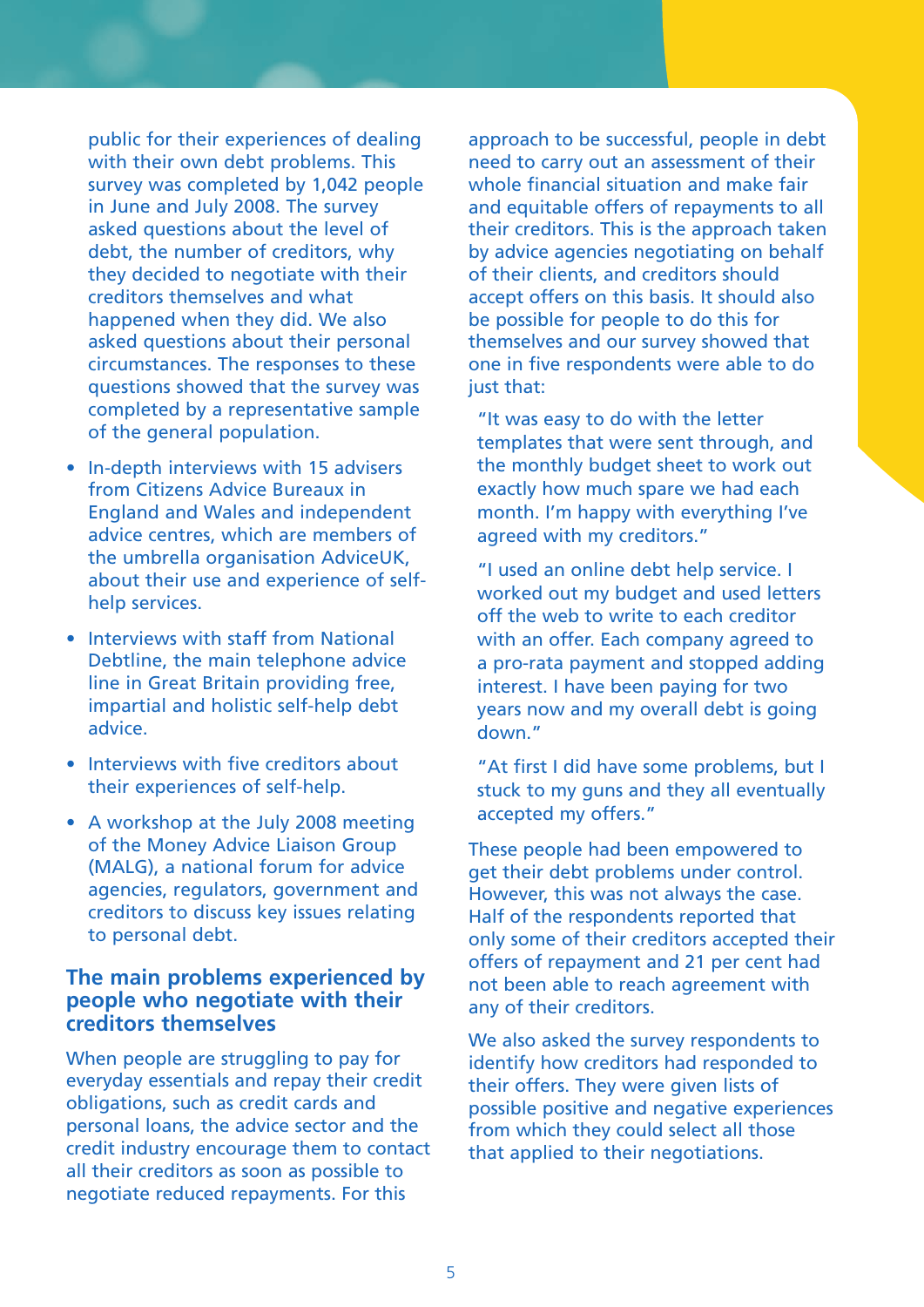Nearly two out of three people who had a negative experience told us that their offers of repayment were rejected. Nearly half of all respondents reported that their creditors initially insisted that they repay their debt in full, and in other cases, creditors wanted much higher payments than the borrower could afford:

"[bank] refused to accept any offer put to them. They demanded the whole debt in full."

"They continued to demand a minimum of one per cent of the outstanding balance even though I explained over and over that I didn't have the money."

Some of the creditors we interviewed for this report told us that one of the reasons they liked dealing directly with their customers was because they could

persuade borrowers to make higher payments:

"Ideally we want to keep in touch with our customers. When there's no middle man, it is much easier. We can discuss their offers with them with a view to increasing them so they can clear the debt more quickly."

## A bank

Discussing higher repayments might be appropriate when borrowers are spending large amounts on non-essential items, such as satellite TV subscriptions. In these situations borrowers may be able to cut back their spending and increase their offer of payment without affecting their ability to pay for everyday essentials. Such cut backs would also help them become debt-free more quickly which benefits both the borrower and the creditor.



**Chart 1: What happened when you tried to negotiate repayments?**

Base: 1,042 responses to our online survey.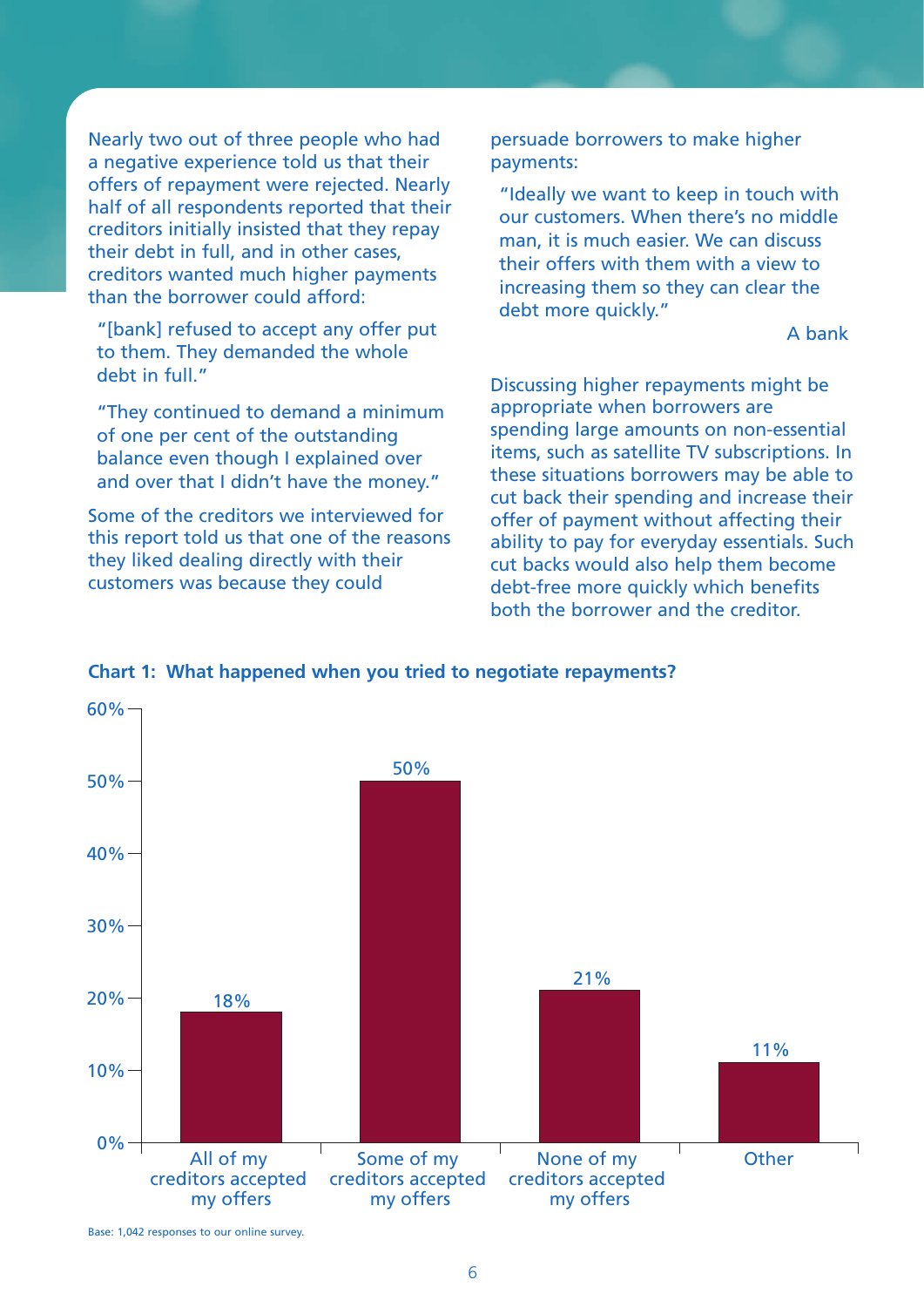However, for borrowers who cannot afford to pay any more, this practice can be very stressful and leave them struggling to pay their essential expenditure:

"I was continually told that my offer was unacceptably low compared to my monthly income. I receive incapacity benefit of £92 per week and my mortgage and fuel bills use up most of that. I have sent them several income and expenditure forms."

One in five respondents reported that their creditors insisted that the debt was repaid via a consolidation loan. It is the experience of advice agencies that consolidation lending is not always an appropriate way of dealing with multiple debts because the repayments are sometimes higher, the total debt often increases with the extra interest and

charges applied to the new loan and often unsecured debts are secured against the borrowers home as a result. This is particularly the case where the loan consolidates only one or two debts:

"[bank] refused my £5 per month offer (even though they had proof that I was overdrawn and I was getting carer's allowance) and said that nothing less than £80 would do, as their policy would not let them accept anything less. They suggested I get a loan to pay them back".

"[bank] were very intimidating and suggested I approached family, friends and other sources for a loan to repay the outstanding debt, even though I explained I had no family to ask and was a new mother trying to get by on maternity allowance."

#### 0% 10% 20% 30% 40% 50% 60% 70% Did not answer Insisted that an agency or CAB wrote on your behalf Took court action against you Offered you another loan Asked you to spend less Asked debt collectors to collect the money from you Insisted that you pay the whole debt in full Continued to phone you about your debt Rejected your offer Continued to add interest and other charges Continued to write to you demanding payment 59% 58% 55% 42% 39% 30% 18% 18% 14% 11%

#### **Chart 2: What negative responses did you receive from your creditors?**

Base: 1,042 responses to our online survey. Respondents were presented with a list of possible negative outcomes and asked to select all of those that applied to their own negotiations with creditors.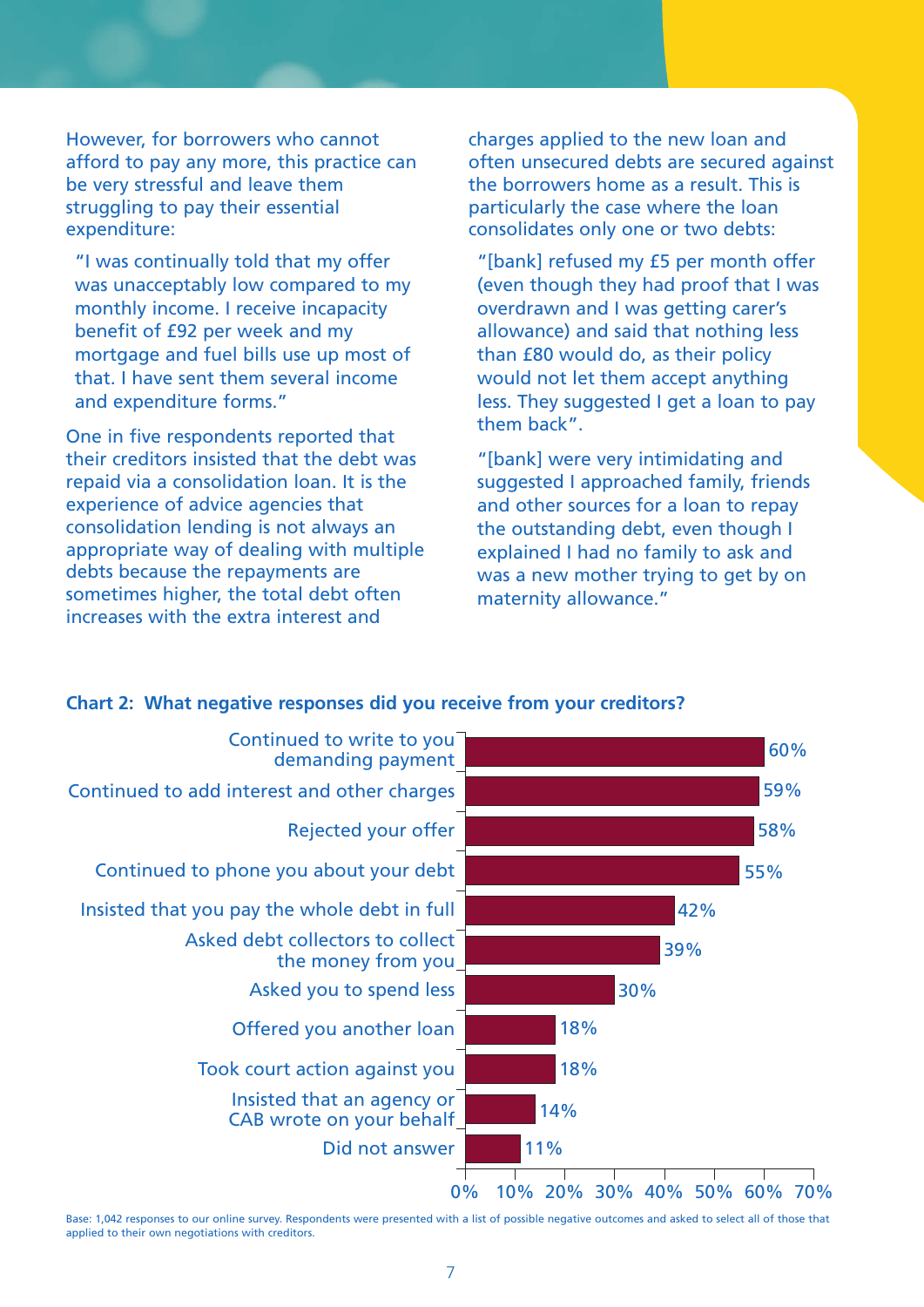More than two out of three respondents reported that their creditors refused to suspend interest and other charges accruing on the debt, resulting in the debts spiralling out of control:

"[bank] accepted my token offer of £5 per month, but continued to add interest of between £35 and £38 per month, even when I informed them of my predicament. They insisted there was nothing they could do."

Two out of three people reported that their creditors continued to phone them and write to them demanding payment despite being aware of their problems:

"The constant hounding and huge amount of letters made the process more unmanageable to the point where I couldn't cope …there is no point in calling every day for updates as this puts increased pressure on you until you feel totally unable to cope."

"People were phoning all the time, sometimes five times a day, even after I had spoken to someone only a few minutes earlier."

Two out of five told us that their debt was passed to a debt collection agency who threatened to call at their home and one in five respondents were taken to court:

"[bank] are taking us to court. This will add a further £400 to our debt. We already have a repayment plan in place, but [the bank] are insistent on going to court."

"Most of the companies threatened to send debt collectors or bailiffs. In the case of [a credit card provider] we told them that my wife was mentally ill but they continued to send letters and phone us threatening us with debt collectors."

One in seven respondents said that they had been told by their creditors that their offer would only be accepted if the CAB or another advice agency wrote on their behalf. It is clear that this left them feeling disempowered:

"[bank] made it very difficult for me. They insisted that I had to get the CAB involved before they would consider anything. They made me feel very embarrassed."

"[bank] refused to do anything about my problems. I explained that I just needed to pay over a longer period but they refused to discuss it with me and insisted that I go to an advice agency."

These experiences can have a counterproductive effect. Some people feel that there is nothing they can offer which is acceptable to all their creditors and so may petition for bankruptcy. This effectively writes off the debts and creditors rarely receive any money.

"I found that different companies have very different attitudes to their customers. It was impossible to get them all to agree. In the end I just went bankrupt."

"Despite accurately calculating my disposable income and offering to share this out pro-rata between my creditors, all of them declined to accept the offer when it was obvious that I could not pay any more. They also ignored my request to stop adding interest, with the eventual result of me going bankrupt."

## **The knock-on effect on advice agencies**

These experiences are echoed by advice agencies, which provide people with the advice and support they need to negotiate with their creditors themselves. As we highlighted earlier in the report,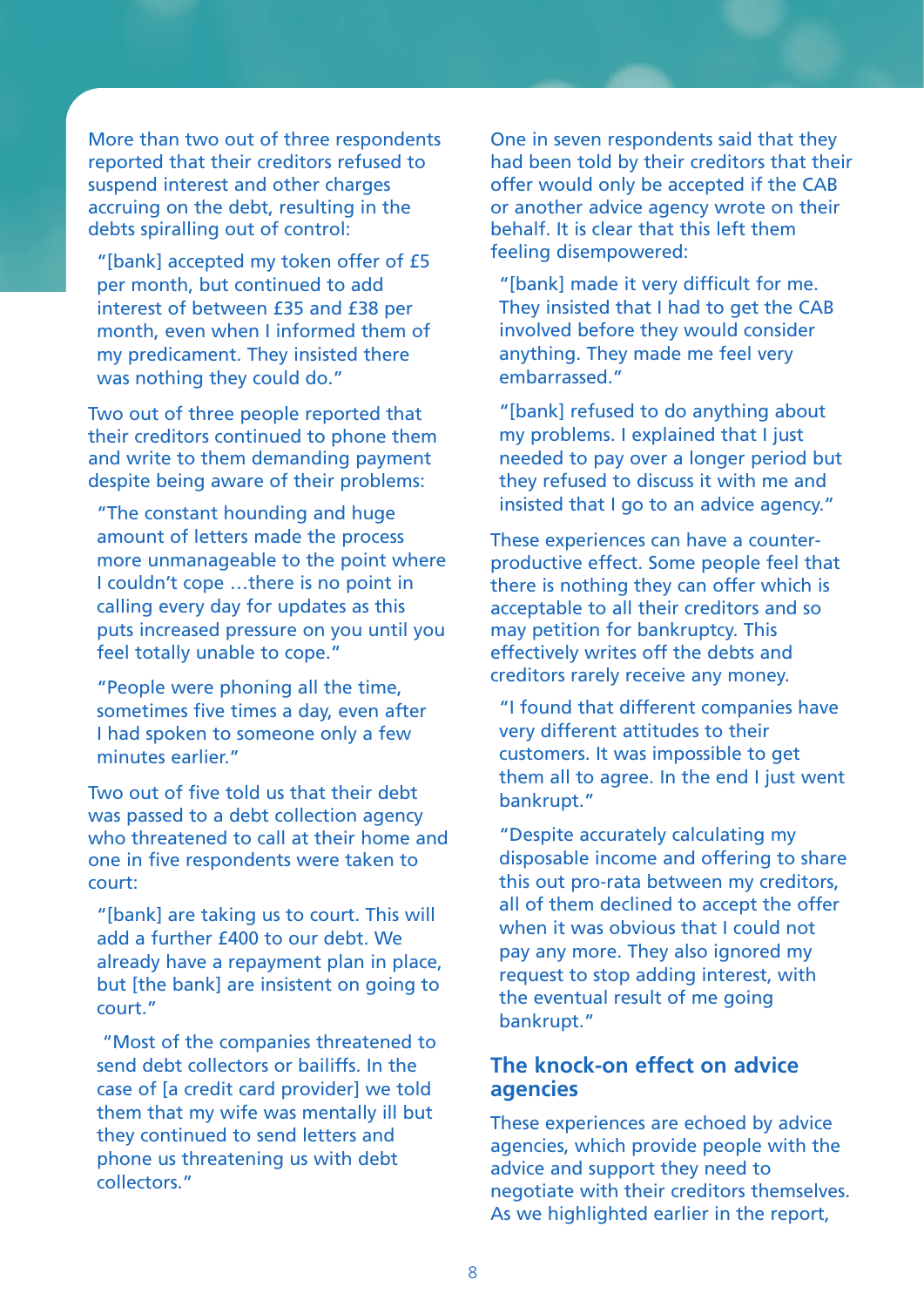advice agencies are under pressure to help more and more people. It therefore makes sense for advice agencies to deal directly with the creditors of those in greatest need, with complex problems and challenging personal circumstances, and to provide information, advice and support to those who are willing and able to deal with their debt problems themselves. This still involves the agency interviewing the person and providing them with self-help materials, with the option to call back or see an adviser again should they have any problems. If the agency then has an increasing number of people asking for them to deal directly with their creditors, just because they will only accept offers from an advice agency, they have even less time and resources available to help vulnerable people in debt. As one adviser put it:

"If you're writing letters for somebody who could quite easily do it themselves, you're taking time away from somebody who can't."

#### A CAB in London

When an advice agency has worked through the money advice process with someone and provided them with a financial statement and template letters, there should be no difference between the offer made by the individual and that which would have come from the agency. However, all too often advisers report that clients face an uphill battle trying to get all their creditors to accept their offers. Many simply find it all too much and the agency ends up having to take over the negotiations with the creditors. This is a particular problem when people have little or no income to offer to their creditors. In these situations people are advised to make token payments, usually only £1 per month, to all their creditors until their situation improves and they are able to pay more. However, one major credit card company says they "will only consider token monthly repayments when

formally approached by a nationally recognised debt counselling company."

"People do come back a lot, particularly if they're having constant phone calls, reasonable offers are being refused or they feel harassed and upset. We have to take these cases in-house."

#### A CAB in London

"For example [a creditor] said they would only accept the offer if they had a letter from a third party such as ourselves. That makes a mockery of selfhelp because we've still got to write a letter. So in the end we picked up that case and it is very disempowering for the client."

A CAB in the south west

"We get cases where creditors absolutely refuse to negotiate with the student and we have to step in. We only usually do that if the student has a disability, a mental health problem or they are too upset to cope."

> An adviser from an independent advice agency in the Midlands

When this happens, it is a double whammy of time and resources for the agency. They have spent time on the interview with the client to diagnose and give advice about the debt problem in the first place and have provided the client with self-help materials and ongoing support while their offers were being considered. Then, when the client's own offer is rejected, they have the extra cost of setting up a new case and writing to all creditors on behalf of the client.

This also has the knock-on effect of damaging the reputation of the agency in the eyes of their clients by undermining the initial advice they were given. This is particularly relevant to National Debtline, which is funded by the credit industry and provides an extremely high quality advice service. The National Debtline advisers we interviewed for this report told us that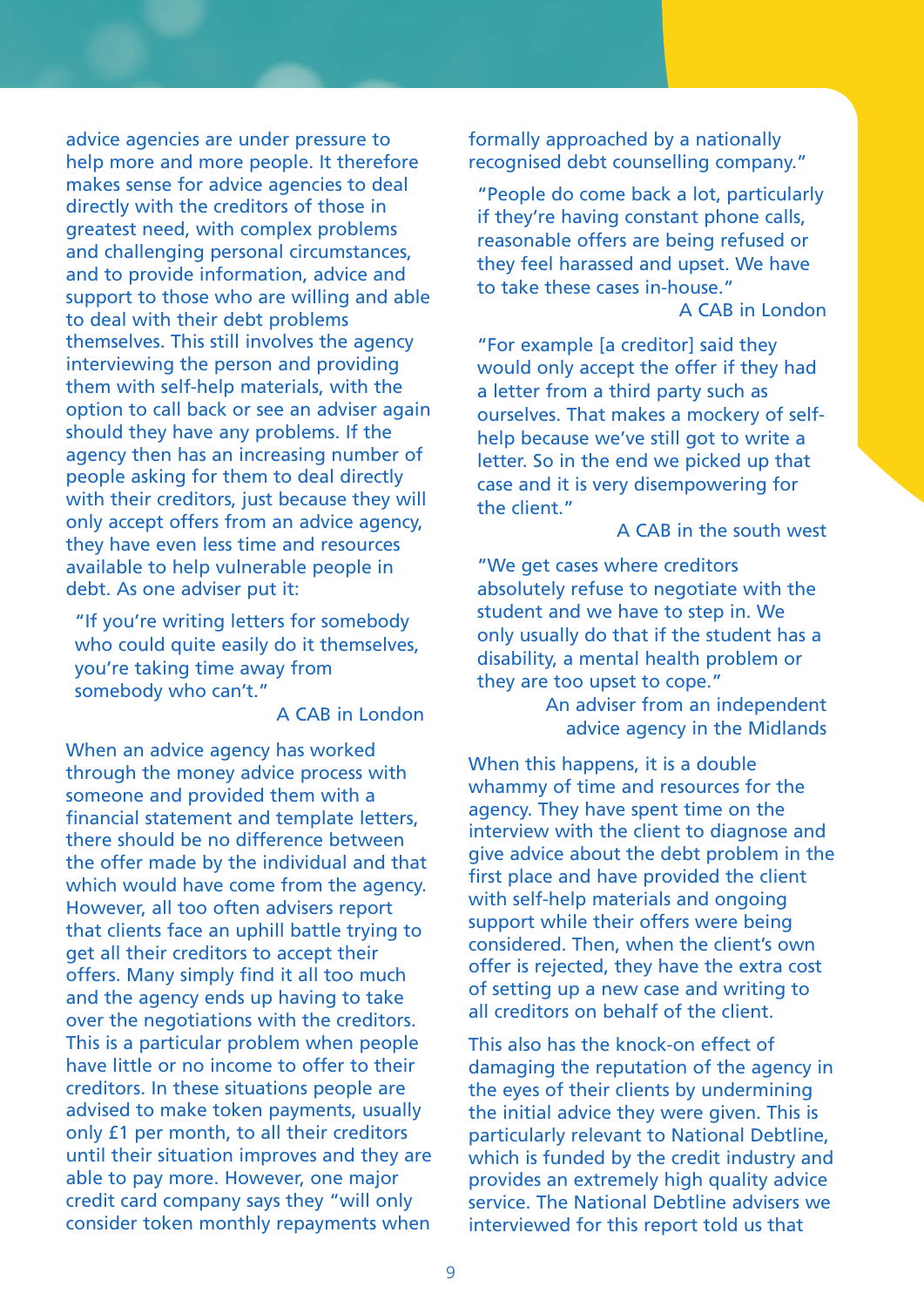people are often given contradictory information by their creditors or even told that they must go to an agency after a creditor initially referred them to National Debtline:

"I think one of the major things is that, if your client, to whom you've given what you would consider excellent advice, is told a lot of rubbish by their creditor or creditors refuse all the offers or don't freeze the interest, then it reflects on us. The clients are going to think it's to do with the advice they've been provided with."

A National Debtline adviser

"I've even had people being transferred directly from [bank] when they spoke to them about their problems so they're endorsing the service…yet they just throw it back in their face which just wastes everyone's time and makes the service we provide look bad." A National Debtline adviser

It is a particularly frustrating problem for advisers when a self-help client seeks further advice because one creditor wants a letter from the advice agency on headed paper confirming their offer. However, it is very disempowering for the client to find that the creditor will listen to the advice agency, but not to them:

A CAB in north east Wales saw a client with six debts. He had produced his own financial statement and worked out offers on an equitable basis. Five of his creditors had accepted his offers, but one simply refused, insisting the offer came from a CAB. The adviser reported that this situation left the client very upset as his best efforts had been thwarted by one awkward creditor.

A CAB in Northumberland reported the case of a lone parent with three children, one of whom was disabled. The client had several debts and the

bureau had helped her set up a token repayment plan in the past. Armed with the knowledge of how to work out an offer of repayment and feeling confident enough to act on her own behalf, she tried to increase her payments from £1 per month to £2 per month. The information supplied by the client was identical to the information supplied by the bureau except for an extra £1 per month for each creditor. However, when one of her creditors received the revised offer directly from her, they questioned why she needed so much money to care for her autistic daughter who also has other special needs. The client felt intimidated, disempowered and unable to take control of her own affairs. She thought she was doing the right thing by offering to increase her payment and did not expect to have her expenditure challenged in this way.

To get round this problem, advisers have customised the standard letters given to clients to state that the offer has been drawn up with the agency's help. This has had some success, but not total success.

"At first we tried self-help to safeguard our resources, but it wasn't working well. This was not because the client couldn't write to the creditor, but because the creditor wasn't happy negotiating with the client. But then we came up with the idea of doing a standard letter that they could send with their own letter confirming they'd seen us and that they were being giving an accurate picture of their situation. That's worked a lot better."

> An adviser from an independent advice agency in the Midlands

"At the second appointment we finalise a financial statement, advise on any particular issues that are concerning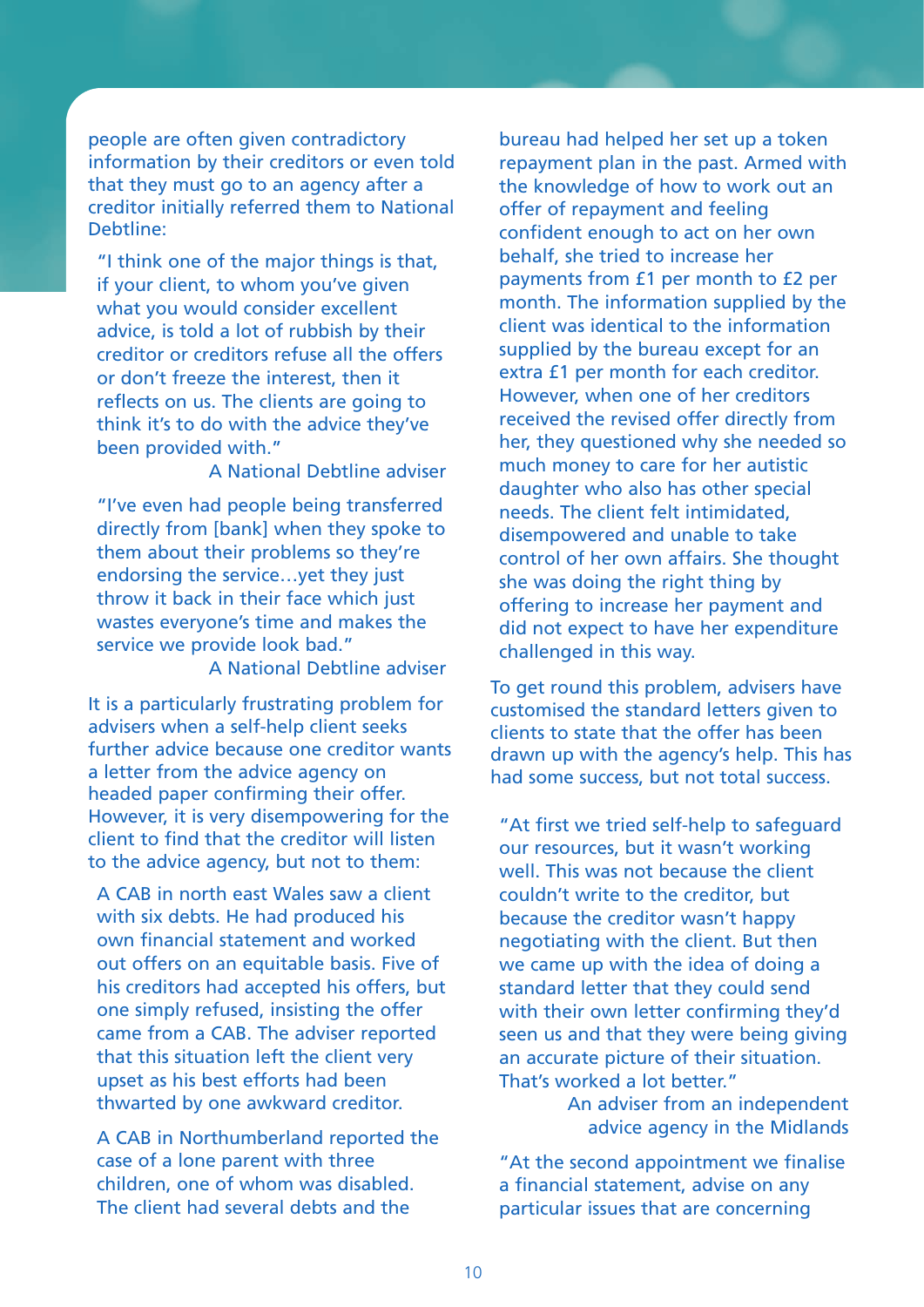them and we provide a supporting letter on bureau headed paper to say they have taken advice. Unfortunately creditors often don't actually read that letter and then assume that we are representing the client."

A CAB in the Midlands

"We provide a headed financial statement that says 'prepared with the help of [a CAB] but the letters will actually be from the client if they're on assisted self-help. However in some cases, creditors still refuse the offer and want it to come from the bureau." A CAB in the south west

The problems we have outlined above with self-help debt advice are confirmed in recent research. A report by the Warwick Institute for Employment Research which looks at the long-term impact of debt advice on low income households found that all participants in their study had tried to negotiate directly with their creditors, but many had reported that that their creditors were unwilling to accept their offers of repayment, and were sometimes unreasonable, and insisted that they sought advice. <sup>6</sup> They found it frustrating that their offers of repayment were refused, but when the same offer was made by the advice agency, it was accepted.

This frustrating state of affairs may have its roots in several developments over the last ten years or so, namely:

- the credit and debt collection industry's confidence in the casework service provided by the free debt advice sector
- the lack of quality control for offers of reduced repayment made by customers themselves
- the development of automated and streamlined debt collection systems
- commitments in credit and debt collection industry codes of practice to identify people in financial difficulties and refer them to sources of advice
- the way in which some advice agencies deliver self-help services.

## **Growing confidence in the casework service provided by free debt advice agencies**

The credit and debt collection industries have largely changed their attitude to the free advice sector. Until the 1990s the credit and debt collection industry and the free advice sector viewed each other with much suspicion. A number of initiatives have helped break down the barriers. For example, the MALG which aims to provide a forum for discussion between the advice sector and the credit industry has helped both sides to understand one another and has provided opportunities to work together to improve the way in which debt problems are resolved.

Another initiative which has promoted change in both advice sector and credit and debt collection industry practice is the Common Financial Statement (CFS) devised by MAT and British Bankers' Association (BBA). This is a standardised way of communicating offers of repayment, the principles of which currently only apply to negotiations between creditors and advisers. It aims to improve acceptance rates, speed up the negotiating process and reduce correspondence.

Another factor may be the growth of the fee-charging debt management companies in the late 1990's. Some of

<sup>6</sup> The long-term impact of debt advice on low income households; project working paper 2, Michael Orton, Warwick Institute of Employment Research, 2008.

<sup>7</sup> See the Money Advice Trust's website, moneyadvicetrust.org, for further details of the Common Financial Statement (CFS) initiative.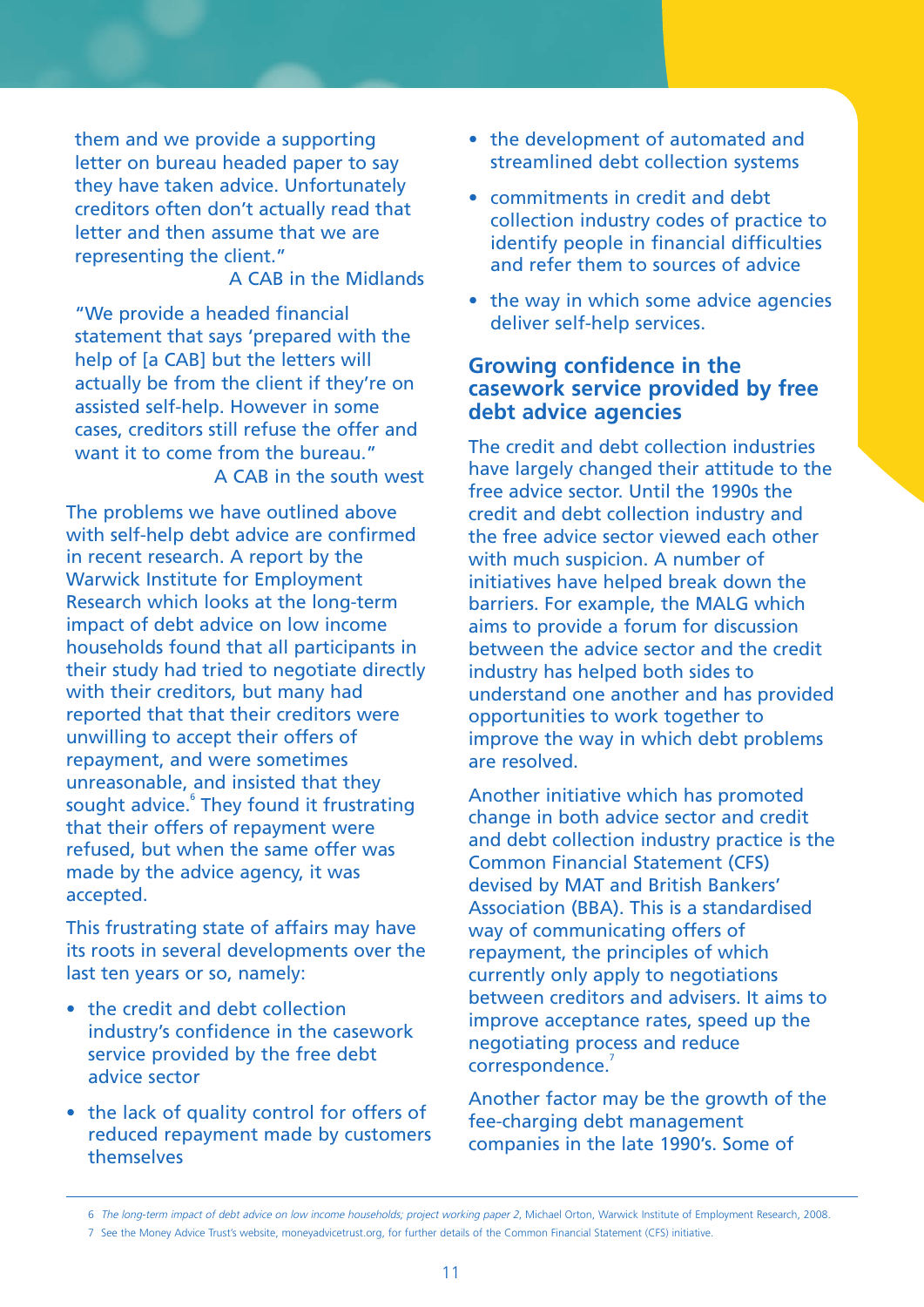these companies appeared to provide a poor and inappropriate service to people in debt. Because of this, the credit and debt collection industry began to appreciate the quality of the advice and support for people in financial difficulties provided by the free debt advice sector.

## **Lack of quality control**

Creditors have a number of concerns about accepting offers made by borrowers themselves. Firstly, the offers they receive are not always accompanied by a financial statement. Advisers use this as a key document to show creditors why the offer they have worked out is reasonable in the client's circumstances. It shows the borrower's income, expenditure, a list of creditors and how much is owed to each, and makes offers of repayment. Without this document, it is hard for creditors who want to help people in financial difficulties to assess whether the offer is fair in light of the borrower's whole financial situation.

"We just can't accept offers which don't have financial statements with them. It is not fair on us or the borrower."

A bank

"Some people will just write in saying they've lost their job and can only pay £10 per month. If we don't have details of their financial situation on a financial statement, we don't know if they can afford their offer to us or what they are offering their other creditors, if there are any. In these situations we have to get back to them to discuss it in more detail."

A bank

Secondly, even when a financial statement was provided by the borrower, they were often poorly completed with essential items of income and expenditure missing. For example, the borrower may have missed out their TV licence

payments. In some cases unsecured loan repayments were entered as items of expenditure, meaning that not all unsecured creditors where being treated fairly, with some getting their full monthly instalment, while others were expected to accept greatly reduced payments:

"Sometimes people appear to have just pulled figures out of the air. They obviously have not worked out how much they spend on things like food and petrol."

A bank

"It's like some people have their favourite creditors that they want to keep using, like catalogues. They'll include repayments to them as expenses and that's just not treating everyone fairly."

#### A bank

Consequently, the creditors felt that they could not rely on the offers made by borrowers themselves. In these situations, it is reasonable for the creditor to refer the debtor to an advice agency for expert advice on their financial situation, so long as they clearly explain why the offer is being rejected and why they are referring the borrower to seek advice. However, creditors need to be aware that if the advice agency they refer the borrower to adopts a self-help approach, these customers may return unrepresented, having completed a financial statement with the help of the agency. In these situations, we believe that the creditor should treat the offer as if it has come directly from the advice agency.

## **Systems-driven debt collection practices**

If a borrower has followed the advice they were given, they will have analysed their income and expenditure and worked out fair and equitable offers to all their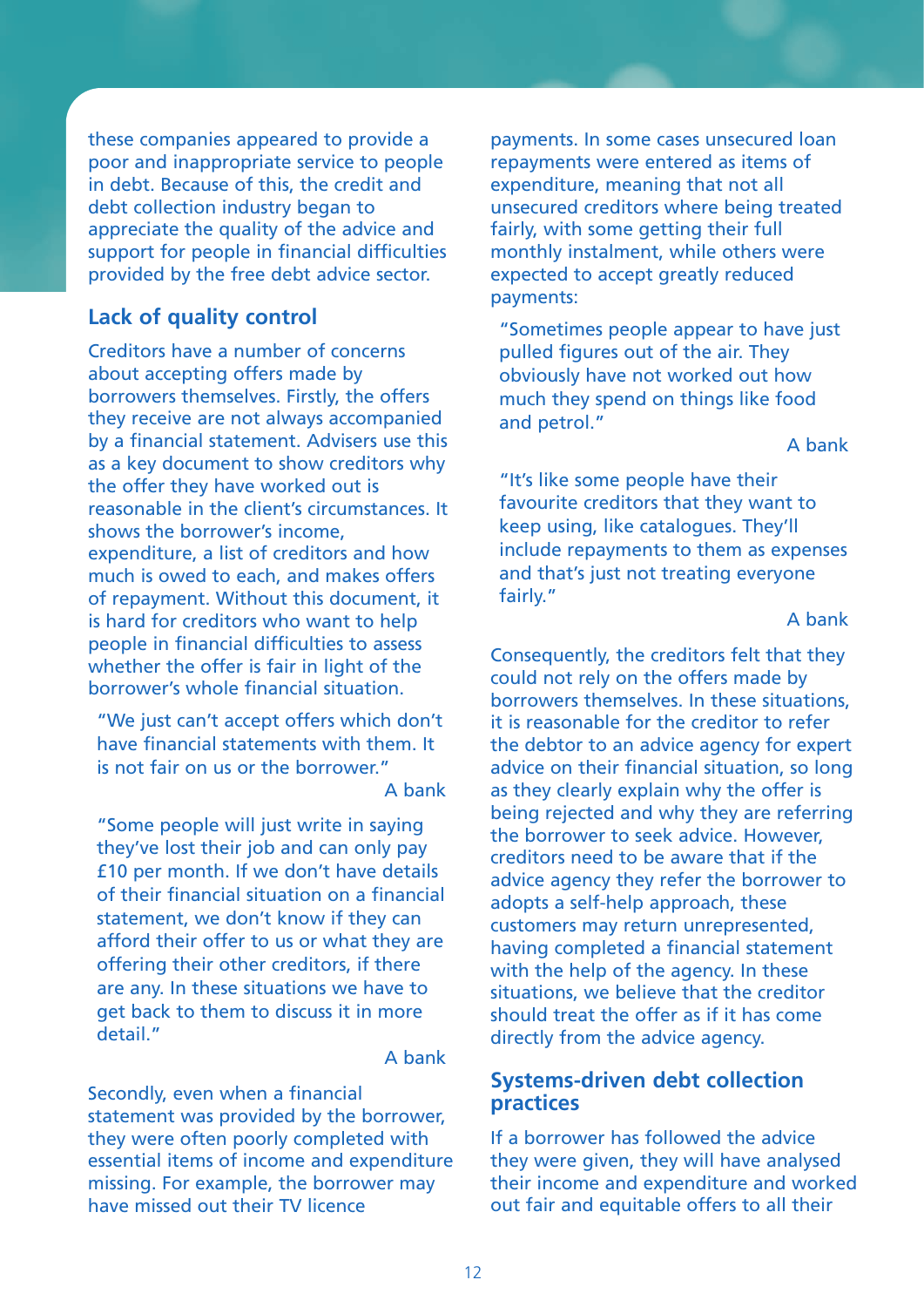creditors. Each offer will be specific to that individual's circumstances and money owed to each creditor, but is likely to be less than the contractual payment. However, the credit and debt collection industries have adopted standard systems to deal with huge numbers of accounts. These systems are designed to deal efficiently with the majority of accounts in arrears, where the borrower has only missed a couple of payments and can resume contractual payments relatively quickly.

Getting back on track with contractual payments can be beneficial for both the borrower and the creditor in that the borrower's credit file will be less adversely affected, so they can continue to have access to a wider range of financial products and services and the arrears are paid off more quickly. This system is less effective in dealing appropriately with people in long term financial difficulties or with large numbers of creditors. If the creditor cannot persuade the borrower to repay the arrears within a set time or at a set rate, they will continue to try and make contact with the borrower in the hope that they will be able to do this. This can be the case even if the borrower has made it clear that they cannot afford to pay what the creditor wants. These contacts are designed to put pressure on the borrower because creditors will have set policies and practices which collections staff must adhere to.

For those in long-term financial difficulties, many creditors have now set up specialist teams, possibly due to changes to Banking Code guidance on dealing with customers in financial difficulties and the Office of Fair Trading's (OFT) debt collection guidance which

both came into force in 2003. Because virtually all debtors represented by a third party advice agency have long-term debt problems, it is easy to pick out accounts with associated correspondence from the agency to be dealt with by a special unit who may be empowered to accept longterm repayment proposals. But this often leaves people in long-term financial difficulties who are unrepresented getting a worse deal, because there is no easy way for creditors to identify them.

These systems seem to be contrary to commitments in credit and debt collection industry self regulatory codes of practice which require subscribers not to bring 'unreasonable pressure' to bear on people in financial difficulties but to treat them 'sympathetically and positively'. These systems can even breach statutory guidance, particularly if they result in creditors putting unacceptable pressure on the borrower to make higher offers of repayment, by means of numerous phone calls and letters demanding payment the borrower cannot make. Good practice in collection should be in line with commitments in codes of practice and statutory regulation. Creditors' systems should be designed so this is achieved and not be solely dictated by what is most cost-effective for the company.

## **Commitments in codes of practice to identify people facing financial difficulties and refer them to advice**

From 2008, the Banking Code, which covers all major banks, building societies and card companies, commits subscribers, who become aware that a customer may be facing financial difficulties, to contact them to outline their approach to

<sup>8</sup> The Banking Code and the Finance and Leasing Association (FLA) Lending Code commit subscribers to treat people in financial difficulties 'sympathetically and positively'. The Credit Services Association's Code of Practice commits subscribers not to use 'oppressive or intrusive' collections practice that bring 'unreasonable pressure' to bear on debtors and the Consumer Credit Association's code of practice commits subscribers not to 'bring unreasonable pressure to bear on a consumer' in financial difficulties.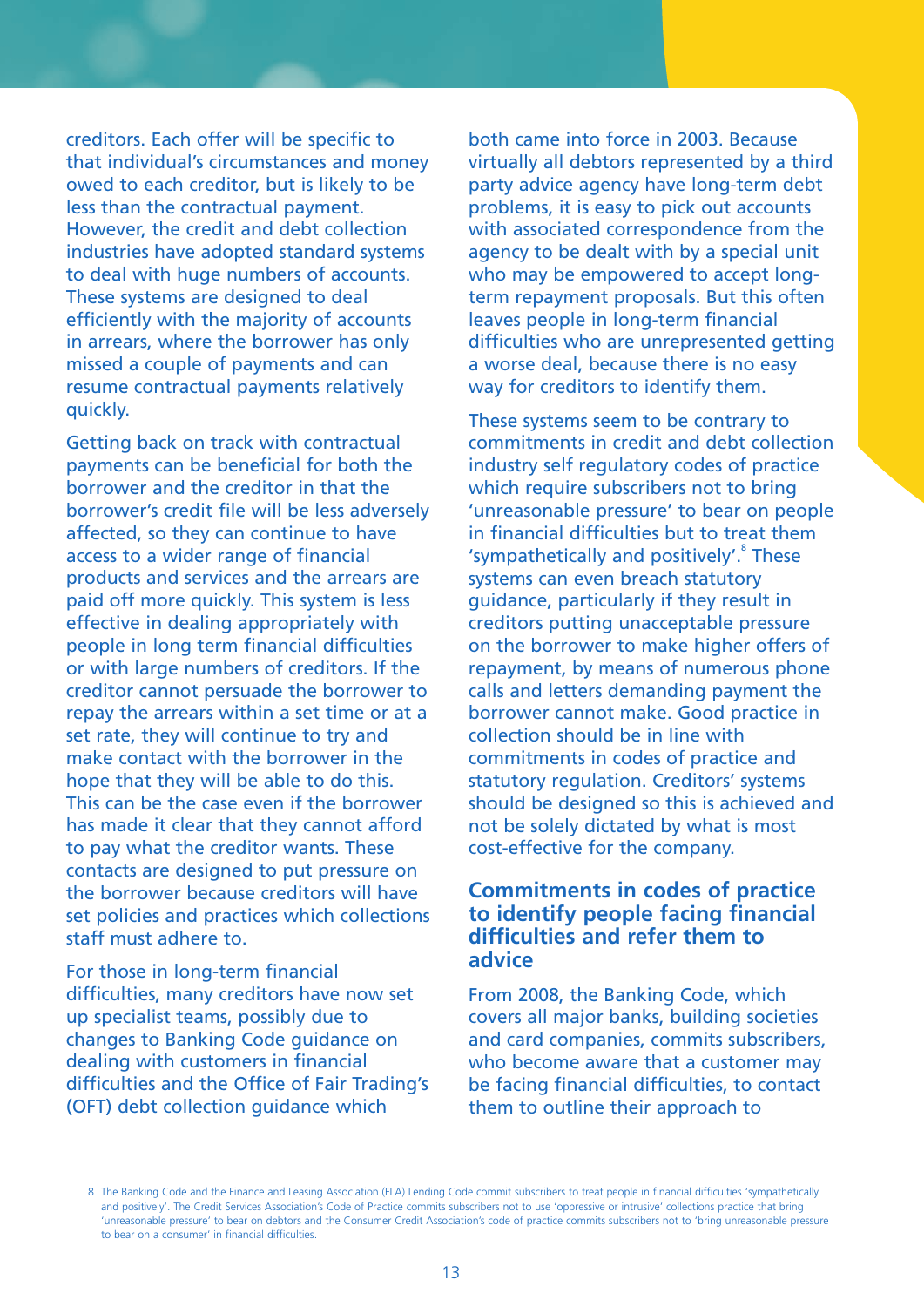financial difficulties, encourage them to speak to the lender if they are worried about their position, and to signpost them to sources of free, independent money advice. This commitment is very welcome.

However, this situation has presented a dilemma. On the one hand it is welcome that more people in financial difficulties are being encouraged by their creditors to get advice at an early stage. Indeed, this is a message that the advice sector has promoted for many years. On the other hand, some people will be able to deal with their own problems with some advice and information, and do not need the advice agency to negotiate with their creditors on their behalf. Nevertheless, these clients have sought advice, and, if it is clear that they have followed the advice given their offers should be treated as if they have come directly from an advice agency. The credit and debt collection industries should be able to tell if advice has been followed because the borrowers' financial statement should be fully completed and balanced with all offers worked out on an equitable basis. Subscribers to the Banking Code should already be doing this as many of the Code commitments and accompanying guidance assumes that the borrower is not represented by an advice agency.

## **Inconsistent delivery of self-help debt advice by the advice sector**

Self-help debt advice has developed over the years and different practices have evolved. However there is no overall definition of best practice in the delivery of self-help debt advice. National Debtline have a well-developed model of telephone delivery, whereby advisers give advice on any debt related problem, exploring the client's problem and how to apply the money advice process to the caller's situation so they can resolve the problem by themselves. This is backed up

with a comprehensive range of information materials on all aspects of debt.

"The thing is, it's made clear to clients that they're not going to resolve the issues within one or two calls and it's going to take a series of calls. We'll walk through the situation with them, literally hand in hand, if you like, to help them deal with the situation." An adviser at National Debtline

Face-to-face agencies have developed different models of delivery. Some are well structured, such as the assisted model of self-help whereby the adviser will provide the client with all the letters they would need to send to their creditors and typed financial statements. Although the letters are not on the headed paper of the advice agency, they are virtually the same as the ones the advice agency would have sent if they were representing the client. This approach also allows the client to come back if they need further advice or help drafting replies to creditors' letters.

If self-help is to be successful, then advisers need to be able to identify whether clients can cope with their own negotiations. Many offer to support those clients with fairly straightforward debt problems who are willing, confident and able to do the negotiating on their own.

However, advice agencies do not always use self-help services in a consistent way which enables the clients to successfully negotiate with their creditors. For example, agencies facing increasing demand for debt advice, may try to deal with the demand by simply providing selfhelp materials to people with debt problems without undertaking a full assessment of their personal and financial situation. This could result in vulnerable people with complex debt problems not receiving the support they need to deal effectively with their problems.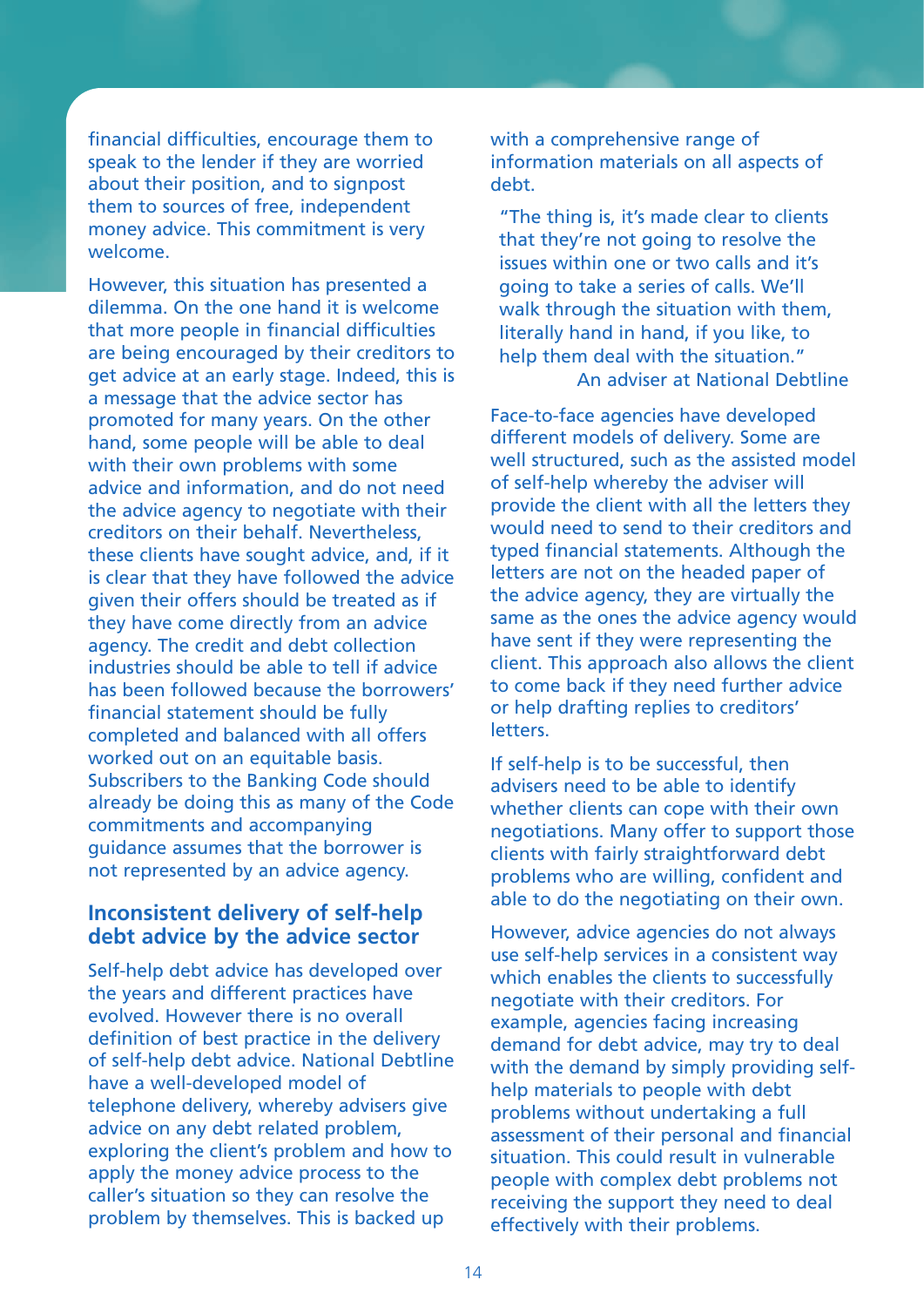A further problem is the proliferation and size of materials given to support people with debt problems. The MAT produce a comprehensive information pack called Dealing with your debts which is widely used by National Debtline, Citizens Advice Bureaux and independent advice agencies and is provided to the client free of charge. This has not stopped some advice agencies from developing their own selfhelp materials. Although the materials we looked at for this report provided a comprehensive source of information on dealing with debt problems, there was no common look or feel to them. Others attempted to cover every possible outcome, resulting in large packs that could be intimidating and overwhelming for some people in debt.

Creditors also felt that there were too many self-help packs with different financial statements and template letters. The way the financial statements set out a person's income and expenditure also varied. This made it hard for them to process the offers being made.

"We receive lots of different financial statements and they are all a little bit different. For example, some include clothing and laundry in the housekeeping figure, other don't. It makes them much harder to deal with." A credit card provider

It is clear that some methods of badging and standardising letters and financial statements could help creditors assess selfhelp clients' offers of repayment more effectively. When we visited the collections centre of a major bank to see how they dealt with incoming post, the staff dealt with offers of repayment from customers using badged self materials, such as National Debtline's personal budget sheet, in the same way as those offers made by third parties on customers' behalf. Staff were also able to identify letters from those customers who clearly

had not sought advice, for example, letters which had no supporting financial statement. They told us that they wrote to these customers explaining the problem with their offer and giving them details of free advice agencies. We believe this is an example of good practice and clearly shows that, with the systems and training in place, self-help debt advice services can be effective.

## **Building on existing good practice**

As the previous section shows, there is good practice with self-help debt advice services. Some creditors are treating people who negotiate with their creditors themselves no differently from those who are represented by an advice agency. Indeed respondents to our online survey also reported receiving positive responses when negotiating with their creditors.

We also asked the people who completed our survey to name any firms that had treated them particularly well. Just over half of all respondents named at least one company and seven firms, Capital One, Egg, M&S Money, Mint, Tesco Personal Finance, Goldfish and Morgan Stanley were particularly singled out for praise.

These experiences show that there is good practice to be found in the credit and debt collection industry, and have informed the model of best practice which we set out below. We believe that if this model is adopted by both the advice sector and the credit and debt collection industry, people in debt will have an effective way of dealing with their own debt problems.

# **A model of best practice for the advice sector**

**In order to ensure that creditors can have confidence in the self-help process we recommend that the advice sector changes the way it delivers self-help debt advice services.**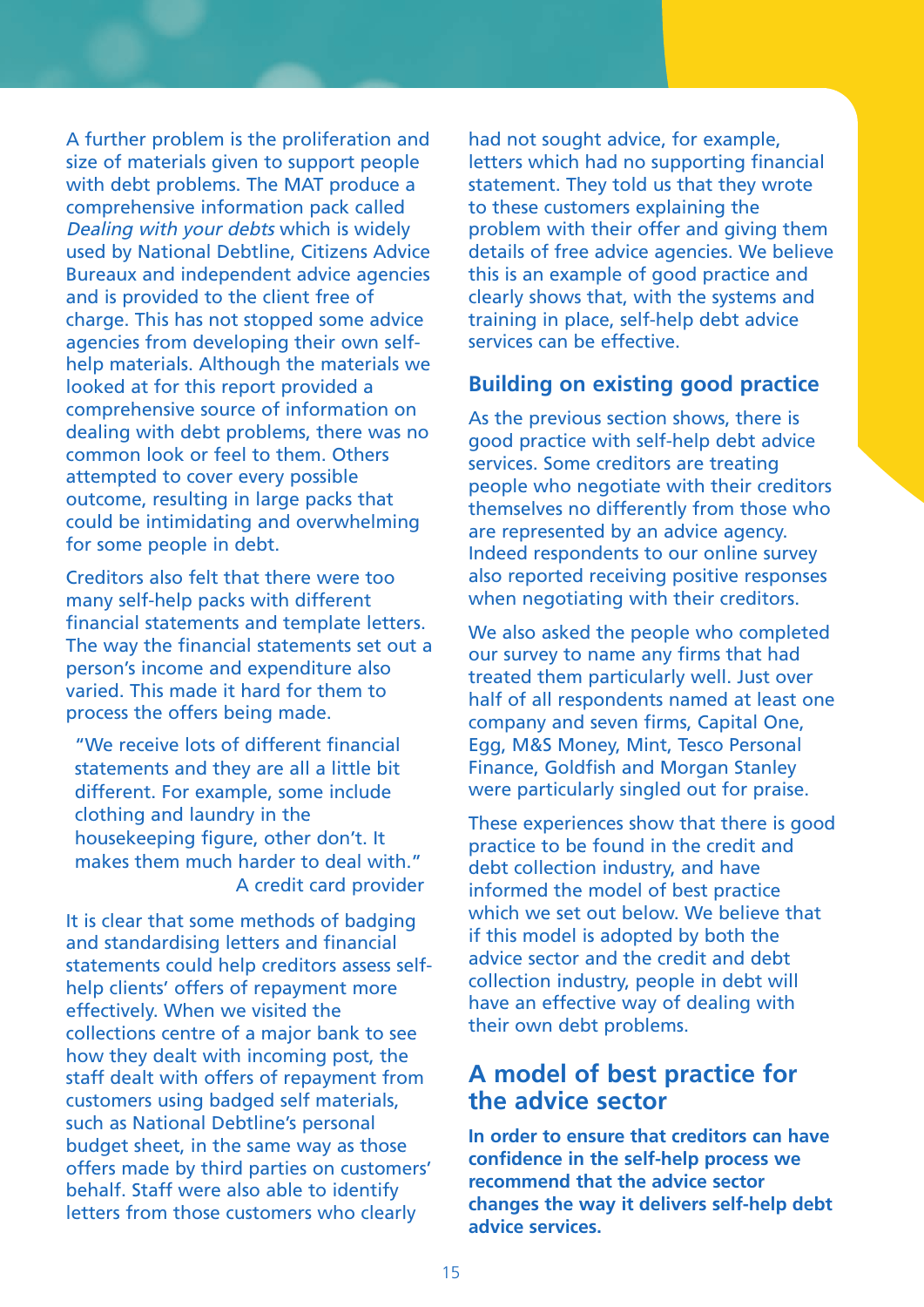

## **Chart 3: What positive response did you receive from your creditors?**

Base: 1,042 responses to our online survey. Respondents were presented with a list of possible positive outcomes and asked to select all of those that applied to their own negotiations with creditors.

**Face-to-face advice services should ensure that self-help is offered to people who can cope with it after they have been fully advised of all their options. This means considering issues such as:**

- the client's level of basic skills, for example, literacy and numeracy
- whether the client has access to a computer, to word process letters and draw up financial statements
- the severity and complexity of the client's debt problems. For example, people with disputes about liability, or who are facing bailiff or possession action may be better supported by the advice agency
- the client's state of health including mental and physical illnesses. People who are extremely distressed or seriously depressed may not be able to cope with relatively, minor problems and may be better supported by an advice agency

• the client's understanding of the seriousness of being in arrears and an understanding that it might take some time to repay their debts in full.

Advice agencies will need to ensure that staff have the skills and knowledge necessary to identify clients who meet these criteria.

## **Documentation should be standardised**

As we have highlighted earlier, there is a need for a common set of self-help materials, including budget sheets and letters to send to creditors. These should be comprehensive and informative, but not so big as to be overwhelming. For the credit and debt collection industry to have confidence in these materials, it would help to have a recognisable logo which could act as a quality mark.

We believe that the standardisation of these documents could work best as a set of modular packs, available to download or in hard copy, making it suitable for all types of advice services. The main emphasis of the basic pack should be the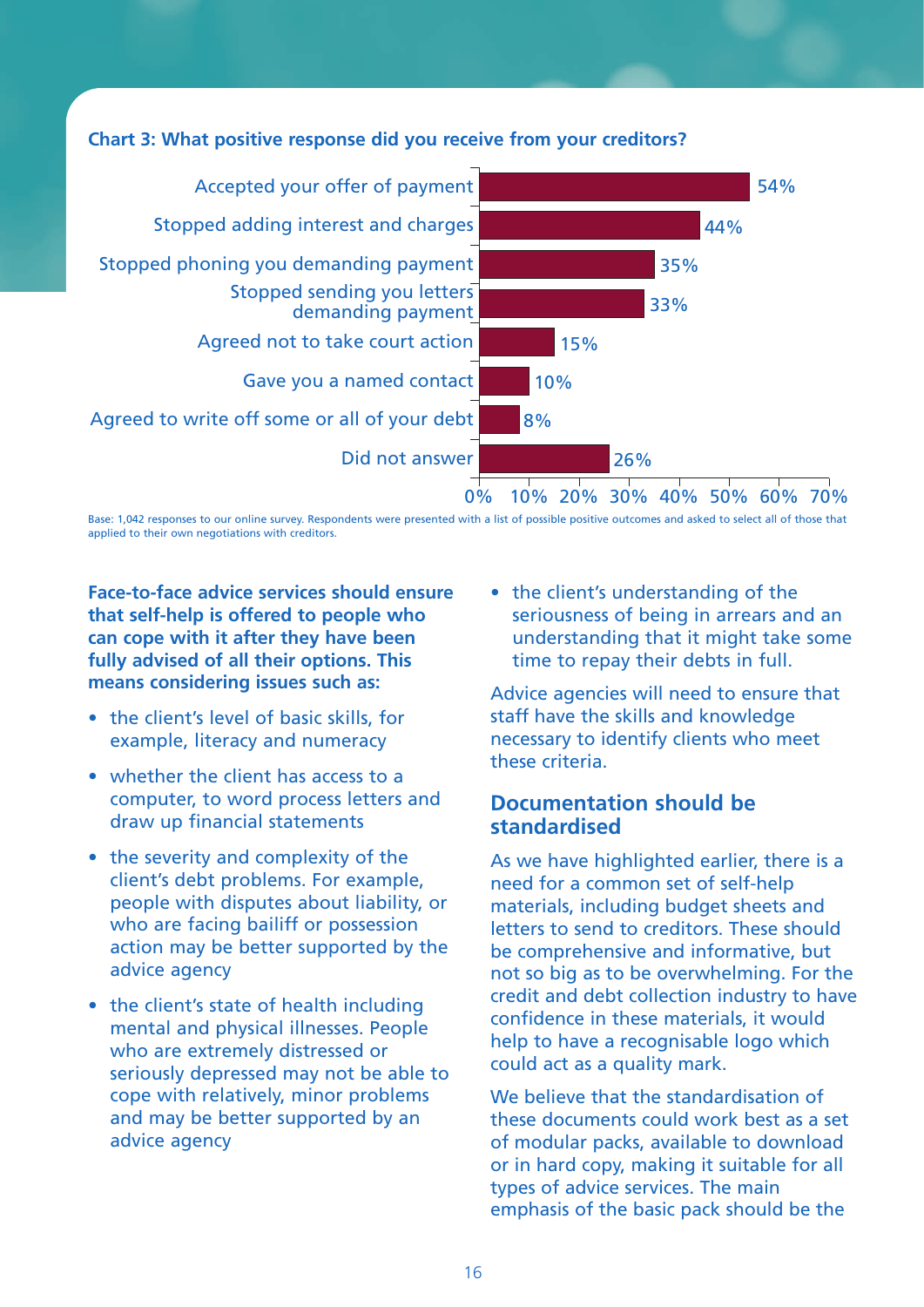money advice process, including how to prioritise debts, ways of increasing income and reducing expenditure and drawing up a comprehensive financial statement. There also needs to be a comprehensive section on the problems people may experience negotiating with their creditors themselves and how these can be overcome. This section should include details of all statutory letters, statements and notices which must be sent to the borrower to avoid them being misinterpreted as demands for full payment or threats of legal action. There should be further fact sheets available covering more specific areas of debt advice, for example, what to do if a creditor takes court action.

However, as some advice agencies have very specific client groups with specific information needs, the pack must be customisable. For example, students may need specific information on relevant income maximisation options like bursaries and agencies advising disabled people may need to provide them with information about grants for adaptations to their homes or specialised equipment.

This pack should also include standard letters for clients to use in their negotiations. These letters should clearly state that the person using them has received advice and which materials they have used. This will make it clear that the person is negotiating on their own behalf, but has received quality information and/or advice to enable them to do this effectively. Consequently, creditors should be confident in contacting them directly.

## **A model of best practice for the credit and debt collection industry**

Whereas the advice sector can only help people who seek advice, the credit and debt collection industry has to deal with all accounts in arrears. This means that if the model of best practice is to be workable for the credit and debt

collection industry, it needs to be relevant for both those borrowers who appear to have used the pack correctly, and those that appear to have made an offer without seeking advice or have not followed the guidance in the pack.

If the offer is made using the standard letters provided in the pack and is accompanied by a complete financial statement, creditors should accept the offer. For this to happen, creditors should change their systems to ensure that all people with long-term financial difficulties are dealt with appropriately. This might mean empowering all frontline staff with the same skills, knowledge and authority as the specialist teams we mentioned earlier that already exist in some firms, or badging the standard letters in the pack so that they are easy to identify by frontline staff who can then pass the account on to the relevant team or department. If the first department or team processing the offer declines it, the creditor should clearly explain why the offer has been declined, what will happen next and what the borrower should do in the meantime.

Once the offer has been accepted, the creditor should communicate clearly with the borrower to inform them that the offer has been agreed, how they should make payment, providing contact details of the department handling their account, and when the borrower should update them on their circumstances.

We do not expect the credit and debt collection industry to accept offers not supported by a fair financial statement, for example, where a borrower has simply written to the creditor asking to pay £10 per month because they have lost their job. In these situations, it is not clear to the creditor whether this offer is affordable or equitable or if the client has included all their creditors without further details of the borrowers' income, expenditure and other debts. However, it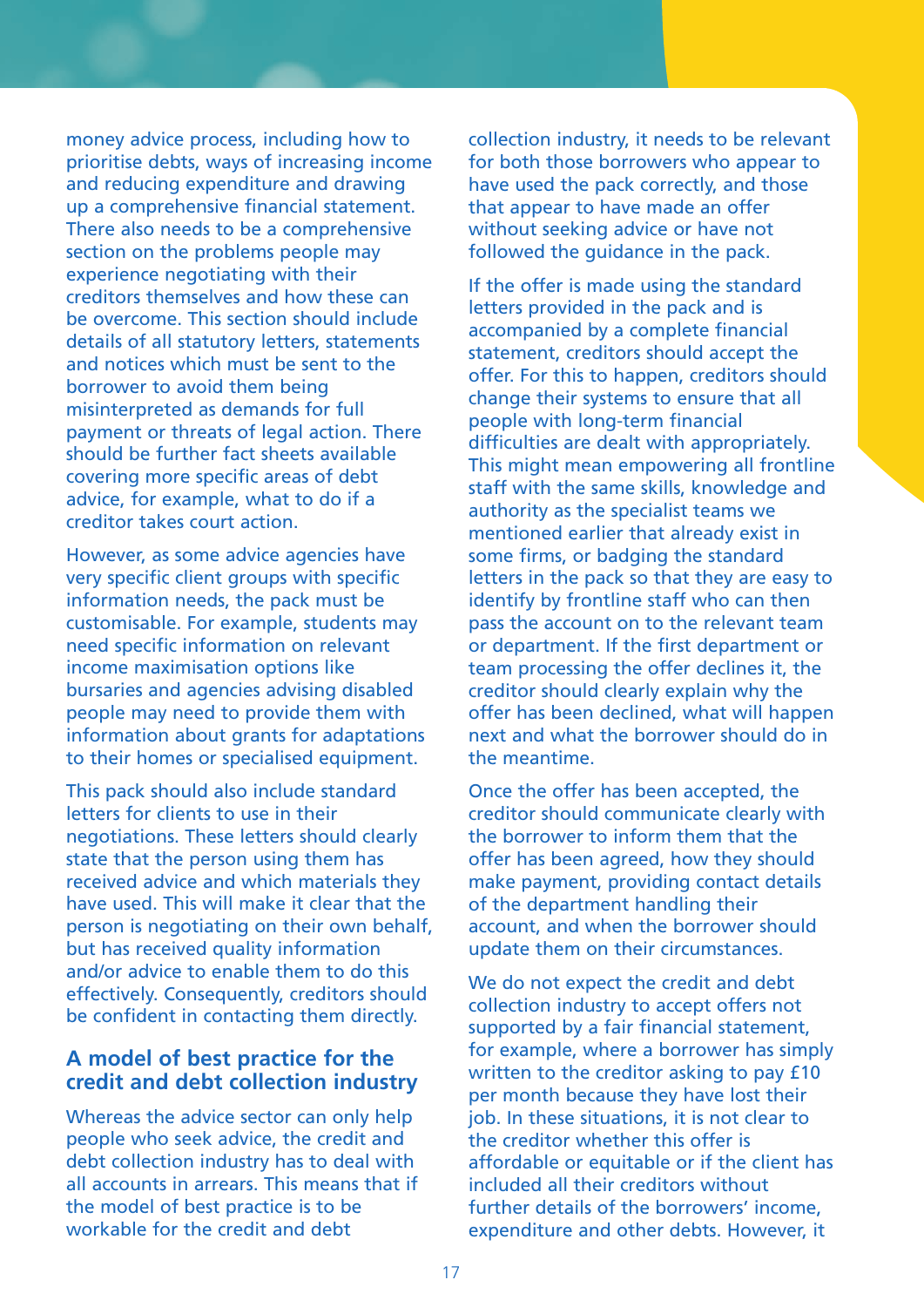is clear from our survey that creditors could do more to tell people in financial difficulties why their offer of reduced payment is not acceptable and what they can do about this. We believe that the creditor should tell the borrower why their offer is being rejected, and ask them to complete a financial statement. The communication should state that they will accept the offer if they can see from the completed financial statement that the offer is reasonable and fair. The communication should signpost the borrower to appropriate sources of advice and support to help them do this.

## **How could the model become standard practice in both the advice and credit sectors?**

If this model of best practice is to become a workable reality, advisers, creditors and debt collectors need to work together. **We recommend that a working party consisting of representatives of the credit and debt collection industry and advice sector should consider how the model of best practice we have set out in this report could be implemented.** This working party should take forward the following pieces of work:

• **Agreeing how creditors should assess offers of repayment from unrepresented people.** This already exists for advisers in the MAT/BBA Common Financial Statement (CFS). Advisers use an agreed format for their financial statement. If the client's expenditure on housekeeping, travel, children and telephone falls within agreed guidelines, creditors, who subscribe to either the Banking or Finance and Leasing Association (FLA) Codes should accept the offer of payment based on that financial

statement. The expenditure guidelines have been determined using government research on average household expenditure for people in the lowest 20 per cent of income brackets. As such, they reflect modest expenditure for people living on a limited budget. Creditors are currently only required to adhere to the CFS principles when negotiating with a third party. Many creditors and debt collectors believe that applying the CFS principles more widely could lead to abuse of the system. However, as the CFS is likely to form the basis of assessing suitability for court-based multiple debt remedies such as the revised Administration Order and the new Debt Relief Order, we believe the CFS principles should also be applied to self-help debt advice services.

- **Production of the new standard selfhelp pack and associated materials.** As the MAT is responsible for producing the self-help pack which is currently most widely used throughout the free advice sector, we believe it would be most appropriate for them to take the lead on this and develop their existing pack to meet the model of best practice which we set out in this report.
- **Providing guidance for the credit and debt collection industry on how they can identify borrowers who need advocacy and those who can deal with their own negotiations.** This would enable the credit and debt collection industry to meet commitments in codes of practice and ensure that people in financial difficulties get the right help for their circumstances.

<sup>9</sup> People who owe less than £15,000 and have more than £50 per month available income can apply for an Administration Order which, if granted, will protect them from further recovery and enforcement action from their creditors. They will be expected to make repayments to the court for up to five years. The revised Administration Order scheme is due to be implemented in April 2010. The Debt Relief Order is a low cost form of bankruptcy aimed at people with less than £15,000 debts, assets of less than £300 and disposable income of less than £50 per month. At the end of a year, all debts will be written off. This is due to be implemented in April 2009.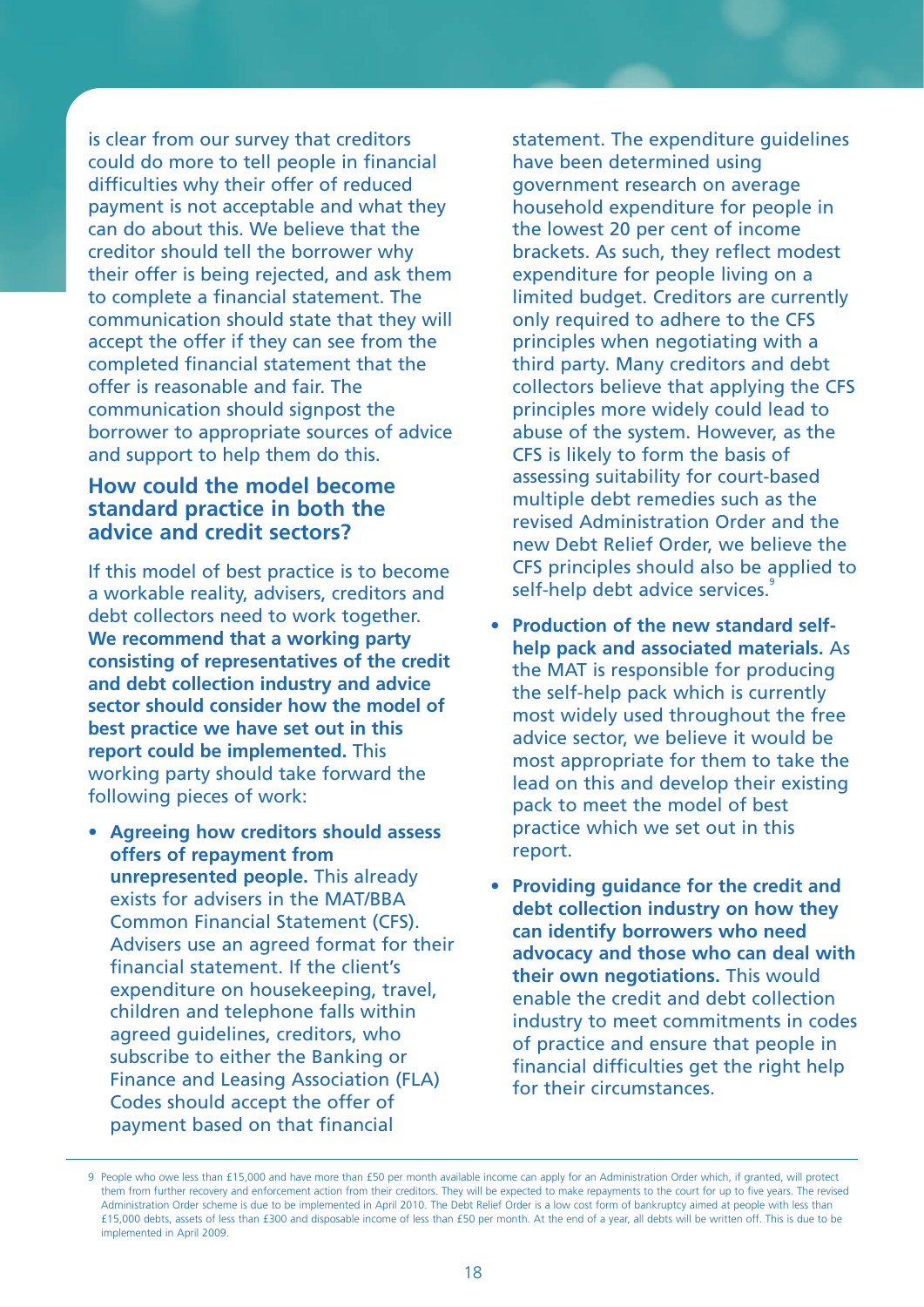- **Identifying how the advice sector can deliver self-help in the most effective way.** This might involve providing guidance to advice agencies and re-examining the current training and learning package for both generalist and specialist advisers. For example, the Citizens Advice money advice toolkit, which is a package of best practice guidance for money advisers currently being developed, could contain the model of best practice.
- **Promote the new model of best practice within both the advice sector and the credit and debt collection industry.** If this model of best practice is to work effectively, communicating it to advisers, creditors and debt collectors is vital. An effective communications strategy will encourage take up of the model, which in turn should help promote and spread its use. The working party will therefore need to develop a communications strategy, similar to that used to promote the CFS. It would also help to get the best practice model embedded, if relevant credit and debt collection industry codes of practice were to include a commitment to follow the model of best practice.
- **Establish a method of measuring change in the way in which creditors deal with people who negotiate directly with them.** This could involve commissioning further research on the experience of self-help debt advice users, advice agencies, creditors and debt collectors. The research should be carried out at least a year after the model of best practice has been implemented.

Given the current economic climate, demand for debt advice is only likely to grow. Therefore, this best practice model needs to be implemented sooner rather than later. **We recommend that the working party should complete all the tasks outlined above by December 2009 and its recommendations implemented by the credit and debt collection industry and advice sector by June 2010.**

# **Conclusion**

The evidence set out in this report shows that self-help debt advice services are presently not working as effectively as they could. We have explored the problems this causes, proposed a model of best practice and set out how this model could be implemented. While this will take time and effort, all sides will gain:

- Creditors will have the best of both worlds, direct contact with well informed customers.
- Advice agencies will be able to concentrate their resources on those in greatest need.
- People in financial difficulties will be able to regain control of their finances.

We are confident that by working together, creditors, debt collectors and the free debt advice sector can make this model a reality.

This report was produced as part of a project run by Citizens Advice and funded by the Royal Bank of Scotland group to identify systemic issues between the financial services industry and the free independent advice sector.